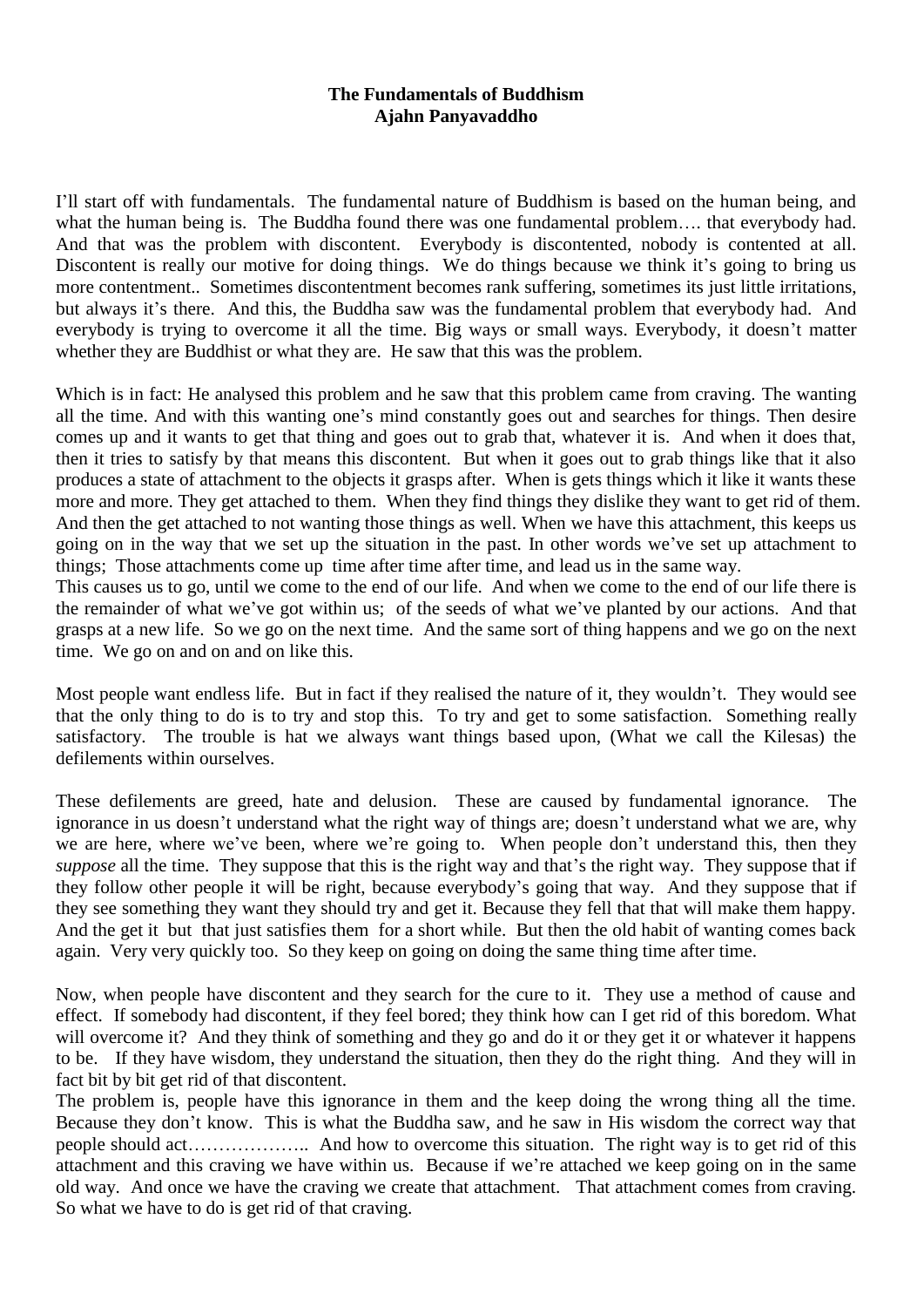Now craving comes because of feeling. We get feelings, we feel discontented, we feel irritated, upset. When that feeling arises, then there comes the craving to overcome that feeling. And the person then acts in whatever way they think is going to cure it. And if in fact they had wisdom to see what is the right way, they could do it. But the trouble is, when it comes like that from feeling, feeling giving rise to the craving; immediately they're on the wrong path, they're going in the wrong direction to cure it. And this is the way most of the world is going. When most of the world is going like this one"s bound to have plenty of trouble in the world. I don"t need to tell you about that I think you know enough about it. The trouble in the world has always been there one way or another. And it will continue. Because these Kilesas, these defilements, are there in people. And if they"re there in people, there"s bound to be trouble, the whole time.

For ourselves, we've learned to search, to some extent, for a cure to this, for the right way. Because we've learned the right way we can see how to do things properly. So we can slowly learn to undo this situation that we"ve got caught. Because we are caught in a situation. We"re caught in a sort of repetitive process. Where he results of what we've done in the past, keep doing those things which bring us back to those same things in the future. And we just keep rolling along like a wheel, going along all the time on the same path. Sometimes veering this way sometimes veering that way. The whole this is we're going along on that path the whole time. And the wise person, when they see this and they realise this; they want to do something about it; they want to get free from the situation. The Buddha taught: when a situation is caused such as this, then if you stop the cause then you can stop the situation. It may not stop straight away; but you"re going towards the ceasing of that situation.

And he taught that if one stops this craving, then one can slowly undo the situation. The results of what one"s done in the past will come out and the whole situation become weaker and weaker. Then one then comes to a satisfaction and a contentment, which one has never had before. The path the Buddha taught for doing that (which again is a cause thing). If one wants the cessation of discontent one had got to produce the causes for it. And the causes are what the Buddha called the Path, the Eightfold Path. The path one has to do to overcome this situation. It's basically made up of moral behaviour, mental training (to control one"s mind) and wisdom. Those are the three things that are necessary . It"s the wisdom that overcomes these defilements within one.

But in order to have the wisdom that will do that, one must have the mental training. One"s mind has got to be trained up and sharp. It"s like, if you want to cut a tree, you have to sharpen up the axe first. When the axe is sharp then you can cut the tree. If you do it with a blunt axe it's difficult. And so one has to train oneself, one has to practice these ways, and slowly if one does that, one will get results.

Firstly morality: morality in Buddhism concerns only speech and action; not thought. Because thought is subtle. Thought is difficult to control. Morality in Buddhism is: our relation to the world. We have to set up our relation to the world so there are no attachments. So that we can feel free form the world. So that we don't feel there is any guilt anywhere, or anything pulling us in that direction. If we've don't bad things and we"re still doing those bad things, then when one sits down to do one"s meditation practice, inevitable those things will come up and cause some trouble. So in order to do the meditation practice properly, one has got to be free. Free from these guilts and things within one. Because of that the moral practice is absolutely essential.

In the way of the world there are the normal five moral precepts, which we use. These are the minimum behaviour necessary to make the human being. It is said that if one keeps these five moral precepts: the precept not to kill, steal, indulge in wrongs sex, use wrong speech (bad speech) and finally to take drinks and drugs (which dull the mind). If one trains oneself to keep these, one will retain ones status as a human being. It is said that if one doesn"t keep those, to that extent one is going below the human level. It is also said that if one trains oneself in higher things than that, one goes to a higher level. The moral training is very important in that respect. In addition if one practices morality, this will bring one a certain degree of contentment. It brings one satisfaction of knowing that one hasn"t done anything wrong, that nobody can rightly claim that one has done something wrong; and one feels a freedom from that.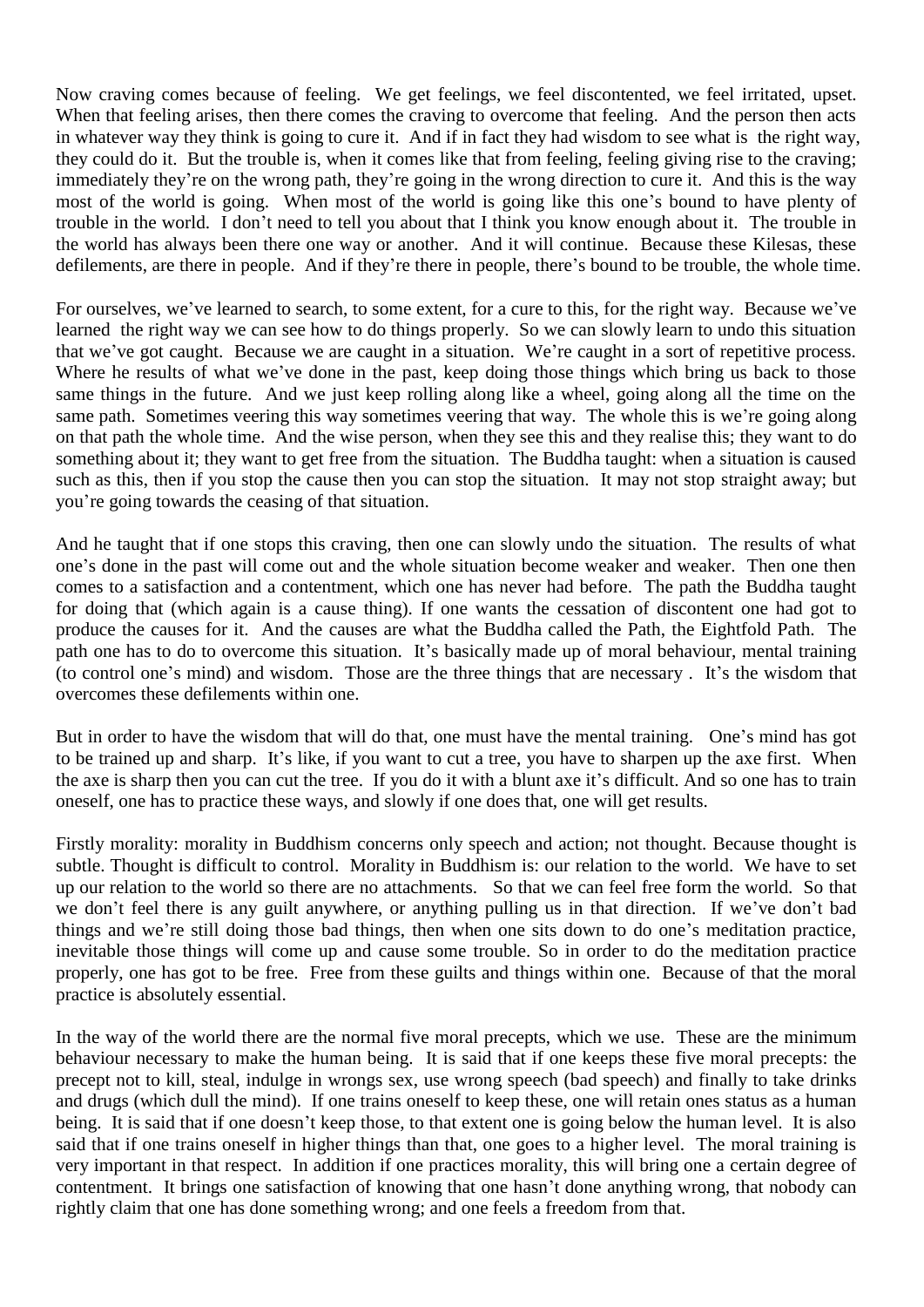And the contentment that one knows that 'one's all right where the world is concerned'. And at the same time there will be within one, a certain restlessness, a certain hankering for things, wanting, craving; in other words the discontent is there but in a more subtle manner. More subtle than the discontent of bad morality. To overcome that discontent one has to train the mind. One trains the mind by putting one's attention onto a single object or a single phenomena. Usually we use the breathing at the tip of the nose. Some people will use the word "Buddho."

If one does that and one keep one"s attention on that (and the important thing is to keep one"s attention.) then steadily the mind will become more and more…xxxxx…The distractions which one usually has, tend to die away. When I say that it can take quite a long time depending on the person. Some people can do it very quickly. With most people it's quite a job to control the mind. It's a very long time in which it has learned to go the wrong way, in which it's been distracted, thinking about this, thinking about that, wandering all over the place. And it doesn"t readily give way to the mediation practice. The reason why it doesn"t give way is because of these defilements within us.

If they weren't there it would be easy. We've got these defilements, they are within us and they keep coming up all the time. They act like demons. They cause one trouble the whole time. So one does the meditation practice and it"s quite hard work for quite a long time, but steadily the results come. Bit by bit they come. As they come one gets more calm more contentment. One gets a feeling of confidence that one"s on the right path. And when one gets that feeling of confidence, it makes one want to do it more and more the whole time. The practice gradually improves. As ones practice of controlling ones mind, one becomes more focused more concentrated and the practice becomes easier. Until one finds that one can get into the practice quite easily. When that happens the mind is well tamed, well controlled. Then it is time to turn and develop wisdom.

One develops wisdom by first of all calming the mind with the practice of calm, the practice of holding the mind there on that single object. Then once it's calm one turns and one investigates. First of all one's own body: What is this body? Who"s is it? Where did it come from? Where does it go to? Is this what I call me? What sort of thing is it? Is it pleasant, unpleasant? Is it a joyful thing?

We have to look for ourselves and see; find out for ourselves what the situation is. When we do that we come to see: this body isn't me, it isn't mind, the body belongs to the world, it's part of the world, it's made up of the world. It's made up of food. We take food and it goes into the food goes into the body and it replenishes the body. So we find out that the body is in fact something separate from me. When one can see that, can see that the body is something separate; then one finds that the concern about the body diminishes. One is not so worried about death, one is not so worried abut the possibility of getting disease or getting pains and aches. This itself is again where one decreases the discontent, The discontent is gradually dieing away.

As one goes on at this, one comes finally to realise in full extent, that the body is completely separate from me, it's not me, never was me, it belongs to the world. When one's got to that realisation one's really far into the practice. Not many people get there. One can then look at the mind and ask oneself what is the mind.

The mind in Buddhism is made up of four things: feelings, memory, thought, consciousness. Those four! All four of these come from one basic thing, we call the *Citta*. The citta is the (how can I put it?) it's the underling thing that's within one; it's always there. One way we put it: we call it 'the one who knows'. "The one who knows" is the citta, it's the central theme. And the one who knows is the one who's been trapped. It"s been trapped by turning itself into consciousness, into thought, into feeling, into memory. The whole thing comes from this 'one who knows' This 'one who knows' is not free and is always causing us trouble. It's causing us trouble because it's got these defilements within it.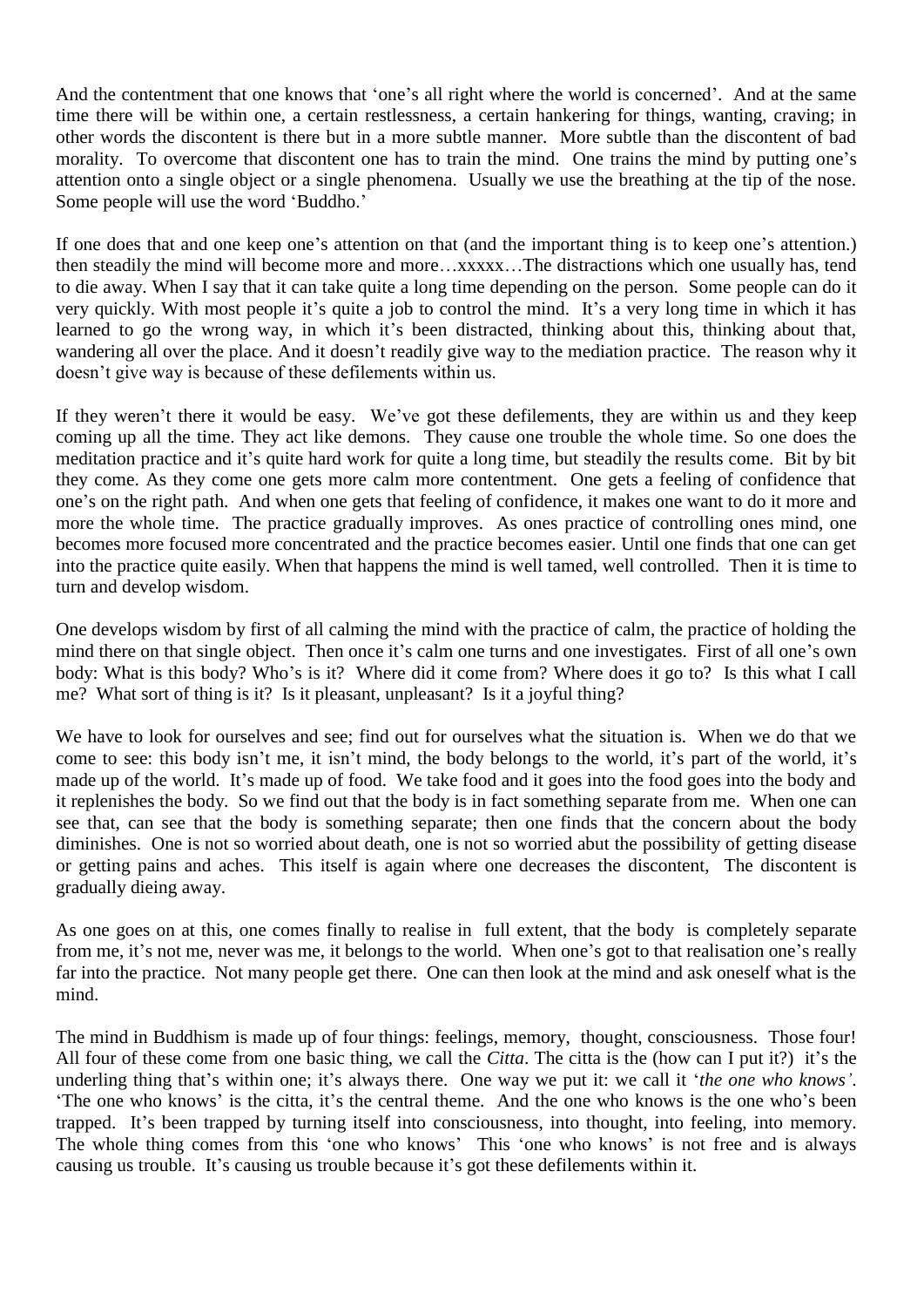The defilements are within ones own heart, and the 'one who knows' is within the heart and the Dhamma (the right way) is in the heart. Both of these are in the one who knows. If you want to know who the "one who knows' is you will have to ask yourself how you know things. And look and realise that when you see things or hear things you know them. No question about it! And if you see, for example, the colour red, you know that perfectly well for yourself. You know what it's like you know the experience. But in no way can you tell anyone else what that experience is. There just isn't any way you can tell them. You use the word "red" and you rely on the other person"s experience. You rely on the other person having an experience similar to yourself. Really speaking, you don"t know if they see it in the same way as you do or not. The way on the one who knows is like that. If you hear something, you know what you hear, but you don"t know if anybody else hears it the same way as you do or not. All you can say is, that by physiology, that the mechanism of the body is similar in both cases. That doesn"t mean that the experience is necessarily the same. If you try to explain to somebody what a sound is or a particular colour is or anything of that sort, any experience you get, you find you can't do it. You have to refer that that person's experience is the same thing. So if you get somebody who has been blind from birth, you can tell them as much as you like about seeing but they won't understand. There is no way they can. It's the one who knows these things is what we call "the one who knows". That is the one which can become free.

That thing is not physical; its not a thing of the world. It only becomes a thing of thing of the world because of these kilesas, these defilements. The one who knows is infected by them. when it's infected by them it's got ignorance in it. When it's got ignorance in it, it hasn't got confidence in itself. When the one who knows has got no confidence in itself, then it has to grab hold of things to have confidence in. so that we have to have things about, we have to have other people, other objects, sensations, all sorts like that. We have to have about us to give us confidence of our own existence. Our existence is something that we make up by relationship to all these things that we xxxx that we know.

So what we call that one who is relating to these, we call my self. But this self that I"ve got is a changing thing, it's not the same thing from one moment to the next. It's really an impostor, making out that it's something that it isn't. the idea of self is the idea of some entity within one. which is permanent fixed there. But that idea is wrong. The way people use the word self is a way which sometimes it's body, sometimes it's feeling, sometimes it's thought. You get somebody who says I'm going to a door??? When they say they're moving their body to a door. So it is body there. If a person says "I'm tired" or :I don't feel happy" it is feeling. If a person says "I think it's like this or like that" That's thought. All the time it is different things-this self. Never one thing, it's constantly changing about all the time. When it's changing about you can't say what it is because it's a changing thing. When it's a changing thing, it doesn"t deserve the name of the "self". Because the idea of self is something that is permanent.

So we say in Buddhism that this self is not a true thing, an impostor, and it's the training of the Buddha to realise the nature of the self that it's not a true thing at all. By overcoming that self one can get back to the one who knows, it's true nature, but it's difficult. Because we haven't got the faith in the one that knows. And you can't just have great faith in it like that, you have to build up faith. To build up faith in it we've got to have knowledge, understanding. We"ve got to be able to see it with insight into what we are. The way we work. And gradually by cutting off the things that we're not we come to what we are. What I mean by that is, if we cut off the body we see that this isn"t me. Now that ones gone so I don"t need to worry about that. Then if I cut off the feeling, we see that that's not me. By cut off I don't mean you get rid of it, you're removing it from the idea that 'I am that'. And similarly with the other things the thought, memory, consciousness. One sees that I am not these things here. When one sees that on slowly gains confidence in this one who knows. And when one gains confidence in the one who knows one can then make the jump, and become that, entirely. That's the final result. A few make it not many, it's a very difficult thing to do.

But there are people who have and it's worth trying. In fact when one comes to it really, there is nothing else to do. Whatever anything else one does in life is like playing. So we like children playing with toys. The only way is, to try and find the way out of this situation. And then by example to attract other people. That's about all one can do. 29"08"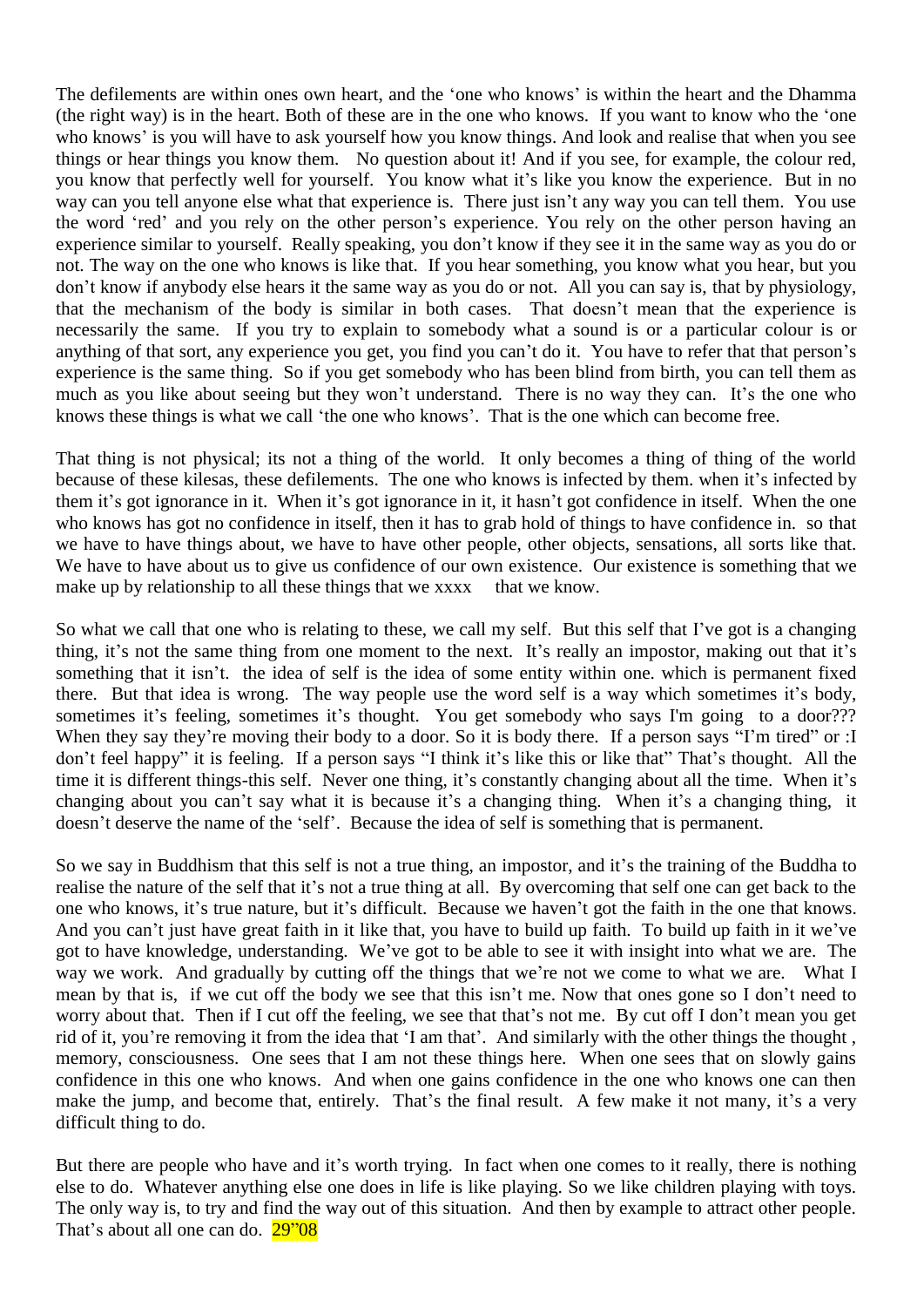## **Q & A**

Question: ……..every still according to……..Something about memory and permanence…………

Yes but it requires the ignorance also to be deluded by this memory. So if delusion is not there the memory doesn't matter. If the realisation is there of what the nature of memory is, then it's not a hindrance at all. The thing is there is nothing wrong fundamentally with the body with the feeling, with memory, with thoughts, with consciousness. They"re just phenomena, they"re part of the world, part of the way things are. That not where the fault lies. The fault lies in ones own heart. Because in ones heart there is what's good and what's evil. And evil is these kilesas. And that's where the fault lies. You can say if you like, 'the devil's in the heart'. that's where is really is.

Outside there its just all phenomena. In people for that matter. In fact my understanding is the meaning of life is this "one who knows" Where that is not, there is no life. Animals have one; these chickens have "the one who knows" there too. It"s a bit dim but it"s there. And the thing to realise is, whatever happens, the one who knows is there. If somebody get Alzheimer"s disease the "one who knows" is still there. "The one who knows' still knows. If the person's got brain damage the one who knows will still know. But what it knows is just its situation, it can"t reflectively know the situation. But there"s knowing there. All the time it knows.

One can think back how, when one was very young, one new things. One may not of understood them much but one new them, just the same. And when you were older one also knew things; in the same way. And as grown older and older there's knowing in just the same way; it's always there.

Philosophers throughout the ages have always had a lot of difficulty with knowing. How we know things? There's always been a problem. And the problem is there because they are looking at it in the wrong way. Because the philosophers for the first part have kilesa (have defilements). And having defilements they really can't see the situation ……….. When they can't see their own situation, they can't realise what knowing means.

Memory is very important. Before this world view is very important too. Because this is the thing that traps it, so much. We have a view or the world that ……… of that everything that"s learned. Whenever we see anything or hear anything we refer to that view and see where it is. Where in my past have I seen something like this? Most of the things we meet, of course, are things that we are familiar with (around us). Familiarity means that we've got a view of them. And that we've got a plan inside of the situation. Wherever we've got a plan, we usually go to, this part is there; from memory. The trouble is, when we've got that plan; if that plan"s been build in cohorts with the defilements (the kilesa), the plan itself is distorted. When the plan is distorted, the tendency for us to understand this is distorted. And then it's difficult to understand the truth, because the truth is then distorted by this plan that's wrong inside.

## Comment: Wrong programming!

It is yes. The only thing is that one mustn't think that memory in a human being is like memory in a computer. It's not the same thing. I would say that a human being has got a similar type of memory, which is a store. But mostly the memory in a human being is an active memory not a passive. In other words; it rather like a line of soldiers. And the sergeant major say "Who can play the piano?' Then somebody comes "I can" . "Alright you peel the potatoes."  $34"33$  That's the way they work. But the thing is there; he finds out because there"s a response….. with memory you call for something and the response must some from memory, now complete with out feelings. Sergeant major relax!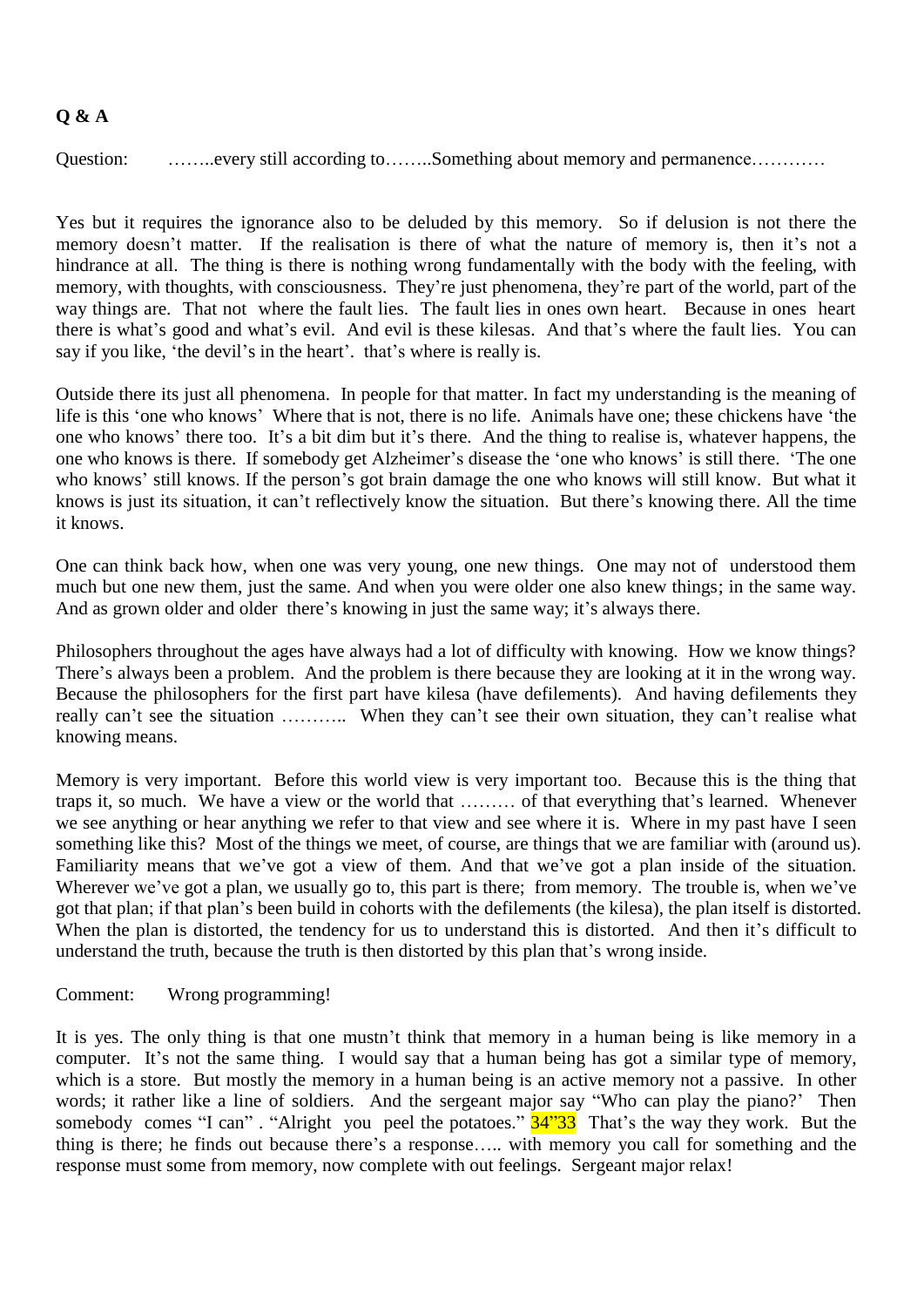Question: Sometimes I wonder when  $\overline{1, \ldots, 1}$ . That one comes back to the way of wanting to get of……defilements……..Are we ……….

The thing is, one must realise that in the heart, it's not only kilesas there's also Dhamma. There's two there. And it just depends on which ever…. Comes up the most. One has the defilements which have built up this view and memory from the past. So to an extent on is looking at things form the wrong view point; which has been built up in the past; this is the world view I talk about. They give us a view of the world, and a view of things, and it it's not correct. When one's got the memory set up like that one tends to have a fundamental wrong view of most situation one is in. To an extent there is always a wrong view in the normal person. It's where everything is seen wrong. Because the plan has been built up in the past, based on these kilesas, on these defilements. Because that plan has being built up buy them, the way one looks at things tends to be in terms of that plan. In other words, we don"t go to the evidence. We don"t look for the evidence for things. Because we don"t look at the evidence we accept things as the plan tells us.

Comment: ……….book about read about ……..dieing It seems to me that ………bring the Dhamma with them

Yes to some extent its there in children, but the thing is the kilesas are also there from the past. They don"t come completely brand new.

Comment: And then they get all the……………

But really the Dhamma………., the world is something the mind catches onto. It grasps at the world. A child will pick up the world in its natural way. And its natural way depends on its past. It picks up the world in this way, and that way. You can see here being born as an animal; then they can only pick up the world in the way of that animal. They can't pick it up in the way a human being does. Even though they may have human characteristics from the past.

Because the basis……. And that can only see things from the viewpoint of an animal.

Comment: …………..I think they have a sense of a human being in them. Like they used to live in a home before.

I don"t know about that. but when Bikkus go into the forest to and live in the forest and practice; the animals come. I think they feel a certain security. That's probably what it is.

Comment: My memory is telling me to avoid that poison plant. And my memory is also telling me to avoid that person. That person hurt me last year.

But if you look in yourself; when you look at a poisonous plant and you learn to avoid it; there isn't the same attitude. Quite a different attitude! When you meet a person, who has harmed you or done something wrong; the attitude doesn't look. When you meet the plant you know it's inanimate. You know perfectly well it doesn't intend to harm you, you just have to be very careful not to touch it. And that's all, that what it comes to.

When you meet person, one feels that person should have characteristics similar to oneself. And one expects of them what you would expect of yourself. And of course the other person may not quite see it like that. That's the trouble.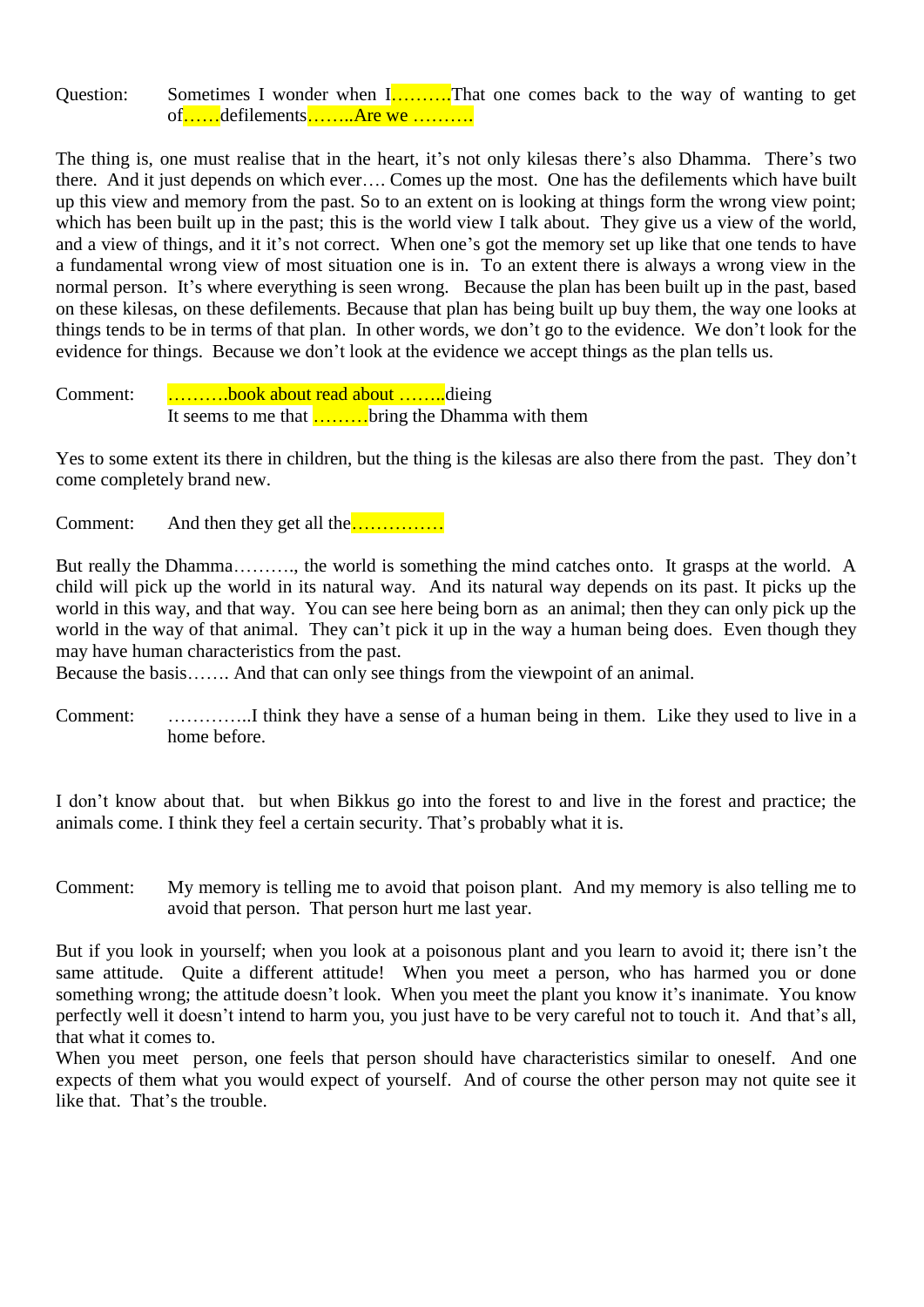Question: Would it not also be wisdom to avoid that person?

If one can't overcome the situation by any other way, it's best off to avoid. If you see that person and hatred arises. Hatred itself is damaging. The best thing is then to avoid meeting the person. Anyway until you overcome the situation in yourself. When you overcome the situation it doesn"t matter.

To overcome the situation it's really a matter of practice; meditation practice; watching one's own thoughts. Then one may develop some control of one"s self there. Until the whole thing just disappears. There's no longer that much potential to bring up any harm. One has to see that the unpleasant sensation that comes up when one meets that person; there is nothing wrong with that, it's just a result from the past. What is wrong is the thought. When the thought comes up: "I don't like that person" this, that.... That's what's bad. Because that's making Karma; producing seeds for the future.

Comment: ............It might often be wise to avoid that person................

Yes, if one feels………

Yes to avoid the person, that might be an expedient method.

Here one has to use wisdom and adapt to circumstances. The way of wisdom here is accept: 'well I don't think I can control myself, and it may bring me more harm if I meet that person, best thing is to keep out of the way." That"s all! This is the way wisdom.

Comment: ….knowledge as apposed to the conceptual…..

….another person might think "That person"s done me harm. I want to meet him because I want to bonk him one!

This can happen to. He wants to settle the thing. but in the wrong way.

The difference between those two is the wisdom. The person who goes out to have a go at the other person; that's his own hatred. It causes more problems, because it doesn't really deal with the situation inside.

All these problems come because of attachment. Attachment fundamentally to self. Self is the problem. Self is the thing, time after time that causes the trouble.

I"d like to comment on self . Everybody knows that selfishness is a wrong thing. Yet if self is the truth, and real, then selfishness is the highest virtue. But it isn"t.

When one has self, one attributes value to that self. Then when somebody says something to one which diminishes self; up comes the hatred to try and reclaim the value of self. This is because one's got the idea of self and the value of self. Though at the same time one must realise how much of a problem it is, because the self is one of the last things to be gotten rid of. The idea of self! Attachment to self! It's very persistent and very difficult to overcome. You can overcome it in certain respects here and there, but fundamentally the real overcoming of the whole thing doesn't come until right at the end.

In the world the self is very important. What we think of the self. Because we have interest, and rely on it. Social position! Pecking order in various situations. The relationship; who shall be the boss, from the government down. Who is prepared………. It all involves the idea of self the whole time.

One sees people in the world, how so many of them are in a helpless situation. They"re helpless because they"re not interested to do anything about it. The lack of interest makes them helpless. If a person"s got interest, they want to find out what's wrong, they want to cure themselves; then there is some hope there. But for people who don"t care; and they absolutely disinterested. Their interest just goes out into the world all the time; very difficult to do anything!

It's because of that that the Buddha said that he said only a few with little dust in their eye. Not many, a few!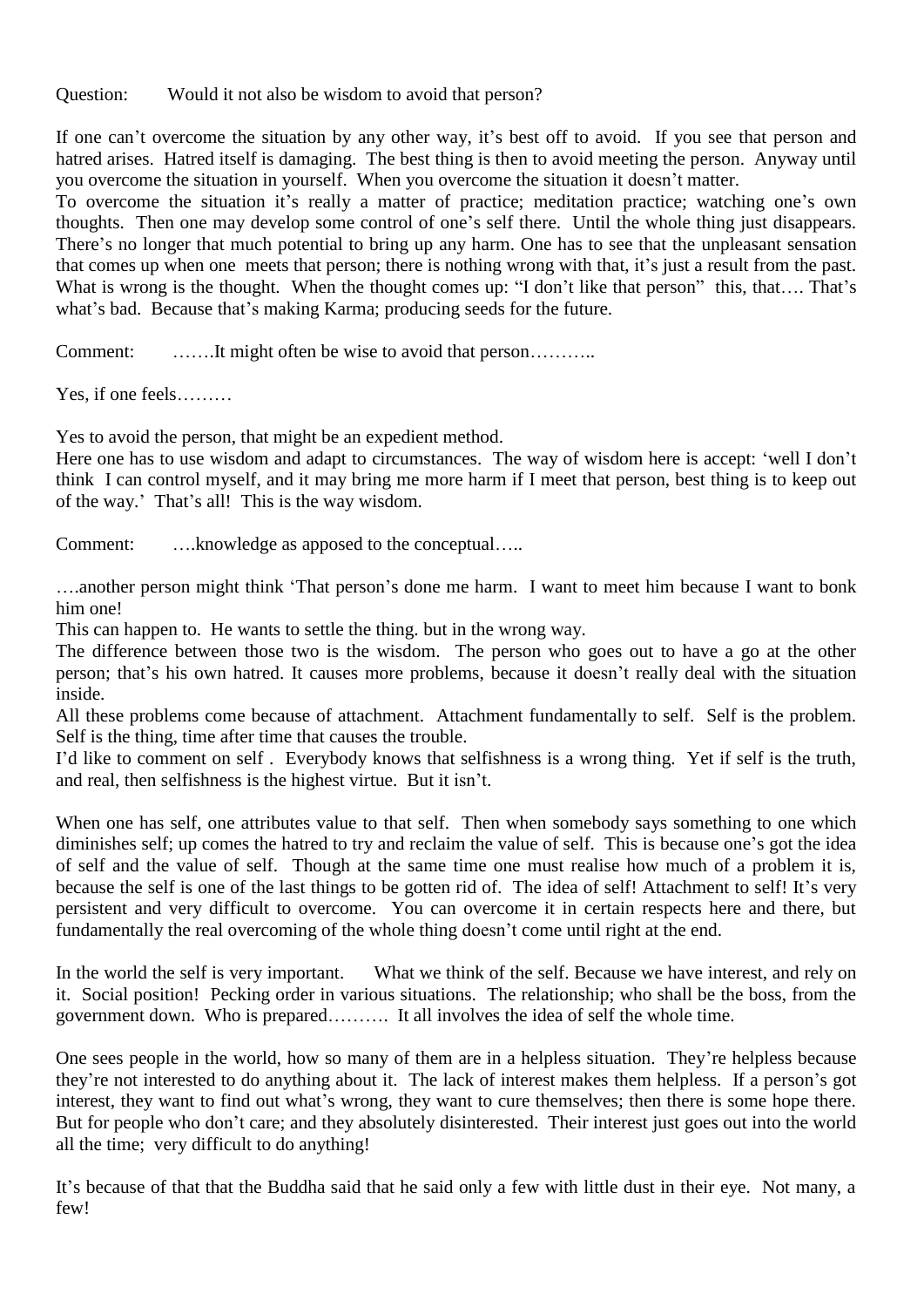Question: …you said the idea of the self is one of the last things………but how come in the path its the very first thing that one should get rid of?………….

But the fundamental idea of self is the relationship to other people and things. With comparison. and those go on and on and on. Whether it's the self or whatever we call it, it's the fundamental thing that's there. The relationship: me here, that one there! It the dividing out into this and that! And then the suggestion there, is the word *viññāna* the suffix *vi* means to divide into two; and *ñāna* means to knowing. A divided knowing, in other words the "one who knows" divides. There"s a subject/object. That's where *namarupa* comes up. Because it divides! When you've got those two then everything goes from there.

Question: Does it operate that way in vibrdhahana?

The vi suffix isn't always a suffix. Sometimes it's part of the word. Ajahn Chah puts it nicely bhavatanh<sup>ā</sup> is the wanting of life. Or really the wanting to remain. Want this to go on. vibhavatanhā is wanting it to change.

Continues with a discussion on some Pali words.

Comment: …that"s the fundamental problem we divide into………. …..when we see red………..

As far as colours are concerned, for example we see red. That's just a bare experience. And the bare experience is the first stage in the division. Because, the me seeing that. I see that. The separation is there. But then one goes on to think about it. And then one makes comparisons. To make a comparison, one's got to retain that in memory and then consider a different colour. And then we bring to two together in memory. It's a mental thing, it's not external at all.

It's inside, it's in the mind! A comparison! It goes back and forth, a feeling of this was pleasant or that was pleasant. And then the decision is made, 'Oh I like this one better' Very complex!

Comment: ……..memory is an illusion………..

It's hard to know if one should call it illusion or delusion. I don't know!

Comment: ……..deception is probably a better word……..

Yes, there is deception there, but what I"m not sure about is whether there is another way of knowing the nature of this world, and bodies and things. What we know from our own body, we know it by feeling. Feeling is the main thing! We can see a little bit of it, but feeling is the real matter. What we know is feeling.

When we come down to what actually is the physical body; I don't really know. It talks about the four elements in the Tipitika. But when ask what are these four elements. And how does one know these four elements, then one doesn't really know it's not that simple. There are some problems there………..LAUGHTER………..